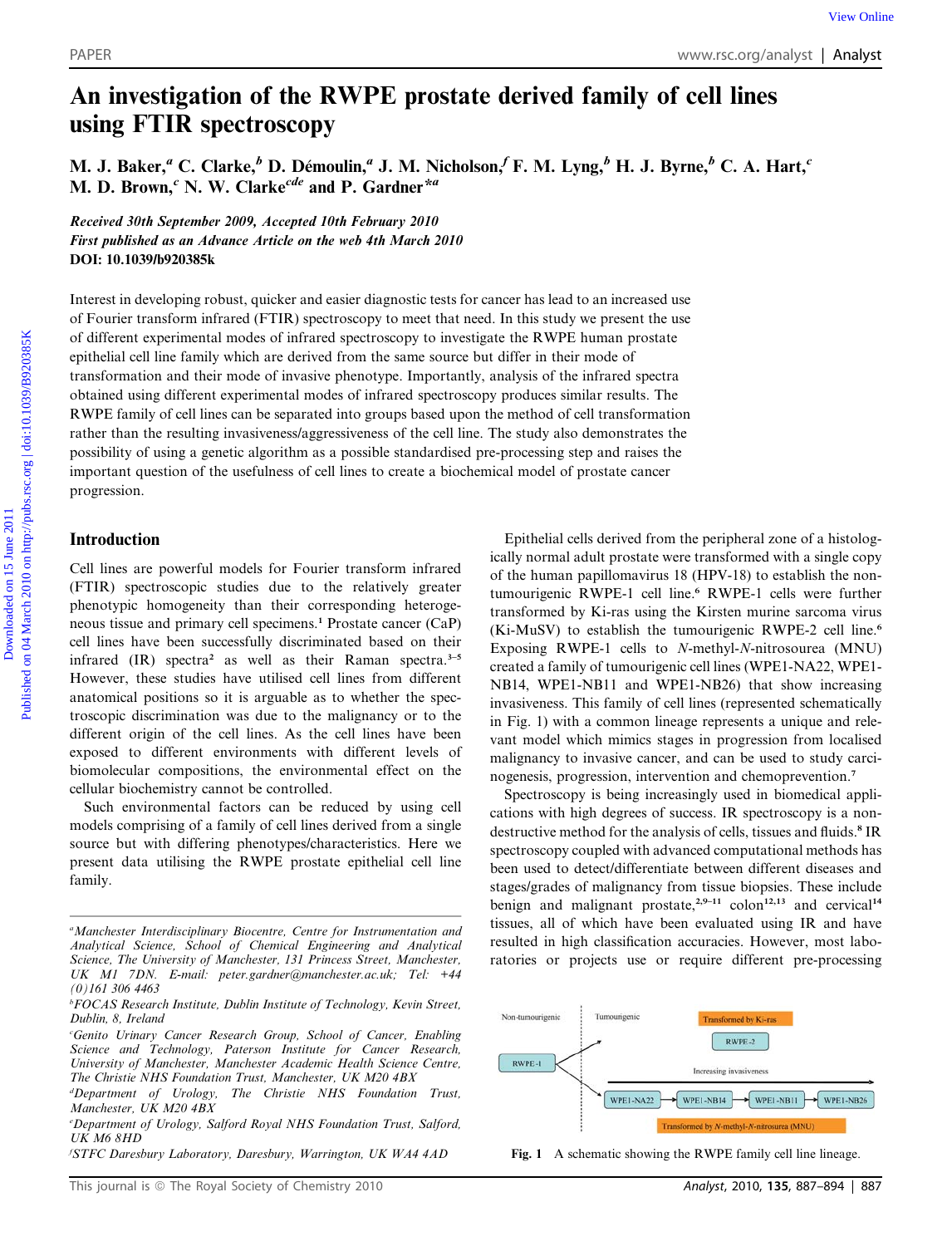methods. The imagined end user of these methods is quite often not a spectroscopist, statistician or chemometrician, etc. but a clinical pathologist. For this reason, for the successful translation of biomedical spectroscopy to the clinical environment a move towards standardisation of pre-processing methods is needed.

In this study we present the use of FTIR spectroscopy, laboratory and synchrotron based, combined with multivariate analysis for the investigation of a family of cell lines derived from the same anatomical position. We also discuss the use of a machine learning genetic algorithm (GA) as a potential source of pre-processing standardisation to allow end users maximum flexibility in using spectroscopy in the clinical environment.

# Materials and methods

## Cell culture and sample preparation

The RWPE-1, RWPE-2, WPE1-NA22, WPE1-NB14, WPE1- NB11 and WPE1-NB26 cell lines were all obtained from the American Type Culture Collection (ATCC) and were cultured according to identical ATCC protocols. Cells were cultured onto 2 cm - 2.5 cm MirrIR slides (Kevley Technologies, OH, USA) until 80% confluent, fixed in 4% formalin in phosphate buffered saline and air-dried before use.<sup>15</sup> Thirty slides per cell line representing thirty different cultures per cell line were prepared.

#### Invasion assay

Invasion assays were conducted according to Hart et al.<sup>16</sup> Basically  $1 \times 10^5$  cells in 0.25 ml RPMI 1640–0.1% fatty acid free BSA were seeded into cell culture inserts (8 µm pore size) coated with phenol red free Matrigel™ diluted 1 : 25 with phenol red free RPMI 1640 medium. The inserts were placed in a 24 well plate containing 1 ml of RPMI 1640 (w/o phenol red)–0.1% fatty acid free BSA–10 mM HEPES over tissue culture plastic (TCP) or human bone marrow stroma (BMS). 18 h post-incubation at  $37 \text{ °C}$  5%  $CO_2$  in humidified air, the inserts were washed in PBS and non-invading cells removed by wiping with a cotton bud. Inserts were stained with 2% crystal violet–20% methanol for 10 minutes prior to washing and allowed to air dry. Invading cells were counted using a graticule according to manufacturer's instructions.

### Data acquisition

Synchrotron microspectroscopy. Single-cell spectra were collected using synchrotron radiation at beamline station 11.1 of Daresbury Laboratory Synchrotron Radiation Source (SRS) on a Nicolet Continuum XL FTIR microscope equipped with a liquid nitrogen cooled MCT detector. The aperture used was set to fit the size of the interrogated cell, typically around 20  $\mu$ m  $\times$  20  $\mu$ m. The spectra represent 150 co-added scans with a resolution of 4 cm<sup>-1</sup> and a spectral range of 700 cm<sup>-1</sup> to 6000 cm<sup>-1</sup>. Background spectra were taken from a cell free area as close as possible to the analysed cell.

Laboratory microspectroscopy. Spectra were collected using a Perkin Elmer Spectrum Spotlight 300 FTIR microscope coupled to a Perkin Elmer Spectrum One Spectrometer. The



Fig. 2 RWPE-1 cultured cells on a MirrIR slide with the aperture area  $150 \times 150 \mu m^2$  shown by the red square.

microscope is equipped with a liquid nitrogen cooled MCT detector and a CCD camera to provide an optical image of the area under interrogation. An aperture size of 150  $\mu$ m  $\times$  150  $\mu$ m was used to obtain spectra from confluent monolayers. Typically 100 co-added scans were used for the RWPE-1 cell line and 150 co-added scans for RWPE-2, WPE1-NA22, WPE1-NB11 and WPE1-NB26. An example of an RWPE-1 culture on a MirrIR slide with aperture area labelled is shown in Fig. 2. A resolution of 4 cm<sup>-1</sup> and the spectral range 700 cm<sup>-1</sup> to 6000 cm<sup>-1</sup> was used. Background spectra were collected from a separate piece of blank MirrIR slide. At least 5 spectra were acquired from each sample. Spectra tainted by water vapour were discarded. Download Structure and start of these methods is quite often<br>
and a signification of boundable spectroscopy to the distinction, color based on the start<br>
in one of boundable spectroscopy to the distinction of pre-processi

Laboratory broadbeam spectroscopy. FTIR spectra were collected using a Varian 3100 Excalibur Series FTIR spectrometer equipped with a liquid nitrogen cooled MCT detector. Samples were placed upon a Pike Technologies 30 Spec 30 degree spectral reflectance accessory to allow spectral acquisition. Each spectrum represents  $256$  co-added scans collected at 4 cm<sup>-1</sup> resolution. Spectra were acquired from a large population of cells, which act to average the signal and hence allow single-cell specific characteristics (e.g. cell cycle stage) to be disregarded. 10 spectra were collected from each culture resulting in 300 spectra per cell line. A background spectrum was collected before starting analysis and after every 5 spectra.

#### Data analysis

Two different analyses were performed. The datasets acquired using synchrotron and laboratory based microspectroscopy were analysed in a typical fashion i.e. with the analyst choosing the pre-processing procedures and multivariate model to use, whereas the laboratory based broadbeam spectroscopic study was analysed using genetic algorithm fed support vector machines and principal component analysis. For the microspectroscopic study the cell lines used were RWPE-1, RWPE-2, WPE1-NA22, WPE1-NB26 and WPE1-NB11. The broadbeam spectroscopic study used these cell lines as well as WPE1-NB14.

Laboratory based and synchrotron based microspectroscopic study. Matlab coupled with in house written software was used for data processing. The spectra were vector normalised,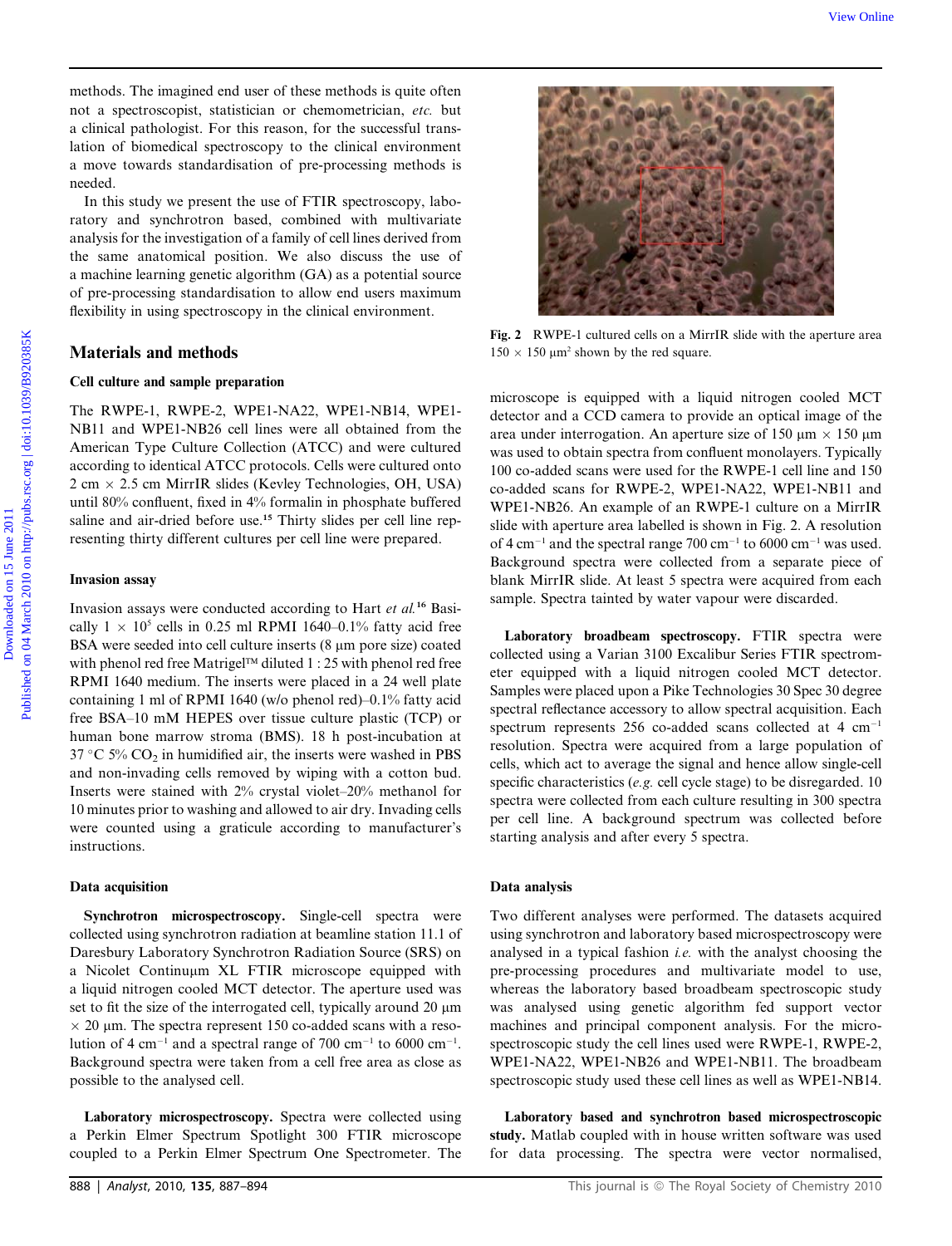corrected using the extended multiplicative signal correction (EMSC) model,<sup>17</sup> using the average spectrum as the reference for correction and finally the Savitzky–Golay smoothed first derivative was taken using a 5-point smoothing window. (Note that the latest version of the resonant Mie scattering correction  $(RMieS-EMSC)$  was not available for this study.<sup>18,19</sup>)

The spectral range  $900-1800$  cm<sup>-1</sup> was used, resulting in 467 spectral data points for principal component analysis (PCA) and principal component–discriminant function analysis (PC–DFA). PCA is a common unsupervised multivariate method for finding patterns/structures within high dimensionality datasets. PCA was computed using the Non-linear Iterative Partial Least Squares (NIPALS) algorithm. PC–DFA utilises PCA to reduce the dimensionality of the data prior to discriminant function analysis (DFA). DFA then discriminates between groups on the basis of the resultant PCs and the a priori knowledge of the group membership that are fed into the DFA algorithm. Maximising the inter-group variance and minimising the intra-group variance achieve this. The maximum number of discriminant functions available is the number of groups minus one.<sup>20</sup> The optimum number of PCs was determined iteratively. Prior to DFA, the dataset was split into a training set and an independent test set. The spectra were randomly assigned to either set, with the constraint that 20% of the spectra collected on each cell line should belong to the independent test set. As PC–DFA is a supervised technique and the model is supplied with information about group membership, any result produced by the model needs to be tested. This testing was carried out by supplying the model with the independent test set and observing where the model places the spectra on a graphical output. Confidence ellipses or ellipsoids are added to the discriminant function plots. These are, respectively, 2D and 3D visualisation of the 95% confidence interval. This was achieved using error\_ellipse.m written by A. J. Johnson and obtained from Matlab central file exchange.<sup>21</sup> Covariance matrices were calculated from the discriminant function analysis score matrix for each grouping, where the centroid was defined as the mean of each discriminant function analysis score matrix for each grouping. View Collis corrected using the retreded multiplicative signal correction **Table 2** Range of pre-processing including a solution of the material correction and fand the set of the state of the state of the state of the st

Laboratory based broadbeam spectroscopic study. The spectra were subjected to a quality test whose main criteria were: (1) the difference between the highest and the lowest point of the amide I peak had to be between 0.3 and 1.3 absorbance units and (2) an absence of peaks attributable to water vapour. As a result of the quality test approximately 10% of the spectra were discarded, the spectral numbers per cell line and split between training set, validation set and blind test set are shown in Table 1.

Table 1 Number of spectra per cell line and per spectral set $a$ 

| Cell line | Training set                                       | Validation set | Test set | Total    |
|-----------|----------------------------------------------------|----------------|----------|----------|
| RWPE-1    | 150(15)                                            | 30(3)          | 120(12)  | 300(30)  |
| RWPE-2    | 150(15)                                            | 30(3)          | 100(10)  | 280 (28) |
| WPE1-NA22 | 150(15)                                            | 30(3)          | 70 (7)   | 250(25)  |
| WPE1-NB11 | 150(15)                                            | 30(3)          | 110(11)  | 290 (29) |
| WPE1-NB14 | 150(15)                                            | 30(3)          | 70(7)    | 250(25)  |
| WPE1-NB26 | 150(15)                                            | 30(3)          | 60(6)    | 240(24)  |
|           | <sup>a</sup> Number of cultures shown in brackets. |                |          |          |

Table 2 Range of pre-processing techniques used by the genetic algorithm

| Processing     | Type                                 | Range                   |
|----------------|--------------------------------------|-------------------------|
| Derivatisation | None                                 | NA                      |
|                | 1 <sup>st</sup> Order                | <b>NA</b>               |
|                | $2nd$ Order                          | NA                      |
| Smoothing      | Savitzky-Golay 5 <sup>th</sup> order | 5 7 9 11 13 15 17 19 21 |
|                | Moving average                       | 3 5 7 9 11 13 15 17 19  |
| Scaling        | Auto-scaling                         | <b>NA</b>               |
|                | Range-scaling                        | NA                      |
| <b>EMSC</b>    | NA                                   | NA                      |

The blind test set was used as a double blind set as the analysis was performed at the Focas Research Institute, Dublin, Ireland and the identity of the spectra in the blind test set was kept by MJB.

The genetic algorithm (GA), principal component analysis (PCA), support vector machine (SVM) and implementation of pre-processing functions were carried out using Matlab™. All analyses were performed using a dual quad core (Zenon) with 16 GB RAM.

Genetic algorithm  $(GA)$  implementation. A GA was used to discover the optimum pre-processing technique from a range of pre-processing techniques (Table 2). Optimisation was implemented using a modified version of the Genetic Algorithm Optimisation Toolbox for Matlab™.<sup>22</sup>

50 independent genetic algorithm runs were conducted retaining the highest cross-validation score, which depends upon the number of correctly classified spectra in the validation set. Using the optimum solution from each independent run, a support vector machine (SVM) was trained using the selected pre-processing regimes and selected SVM meta-parameters. Jarvis and Goodacre have successfully demonstrated the genetic algorithm optimisation approach for the selection of pre-processing methods and discriminatory spectral regions.<sup>23</sup>

Support vector machine (SVM) implementation. Support vector machines were constructed using the LibSVM package.<sup>24</sup> Binary versions of LibSVM's svmtrain and svmpredict programs were controlled from Matlab<sup>TM</sup>.

# Results and discussion

#### Invasion assay

The results of the invasion assay towards tissue culture plastic (TCP, blue) or bone marrow stroma (BMS, red) are shown in Fig. 3.

The invasion towards TCP is very low as expected, whereas when a strong chemoattractant such as BMS is introduced the invasive abilities of the cells are revealed. Bone is the most common metastatic site for prostate cancer and as such bone marrow stromal cells have been shown to enhance prostate cancer cell invasions.<sup>25</sup> The invasiveness of the cell line is compared to the invasiveness of PC-3, a cell line established from a bone metastatic site.<sup>26</sup> Previous studies have shown a range of invasiveness for these cell lines; RWPE-1 was found to be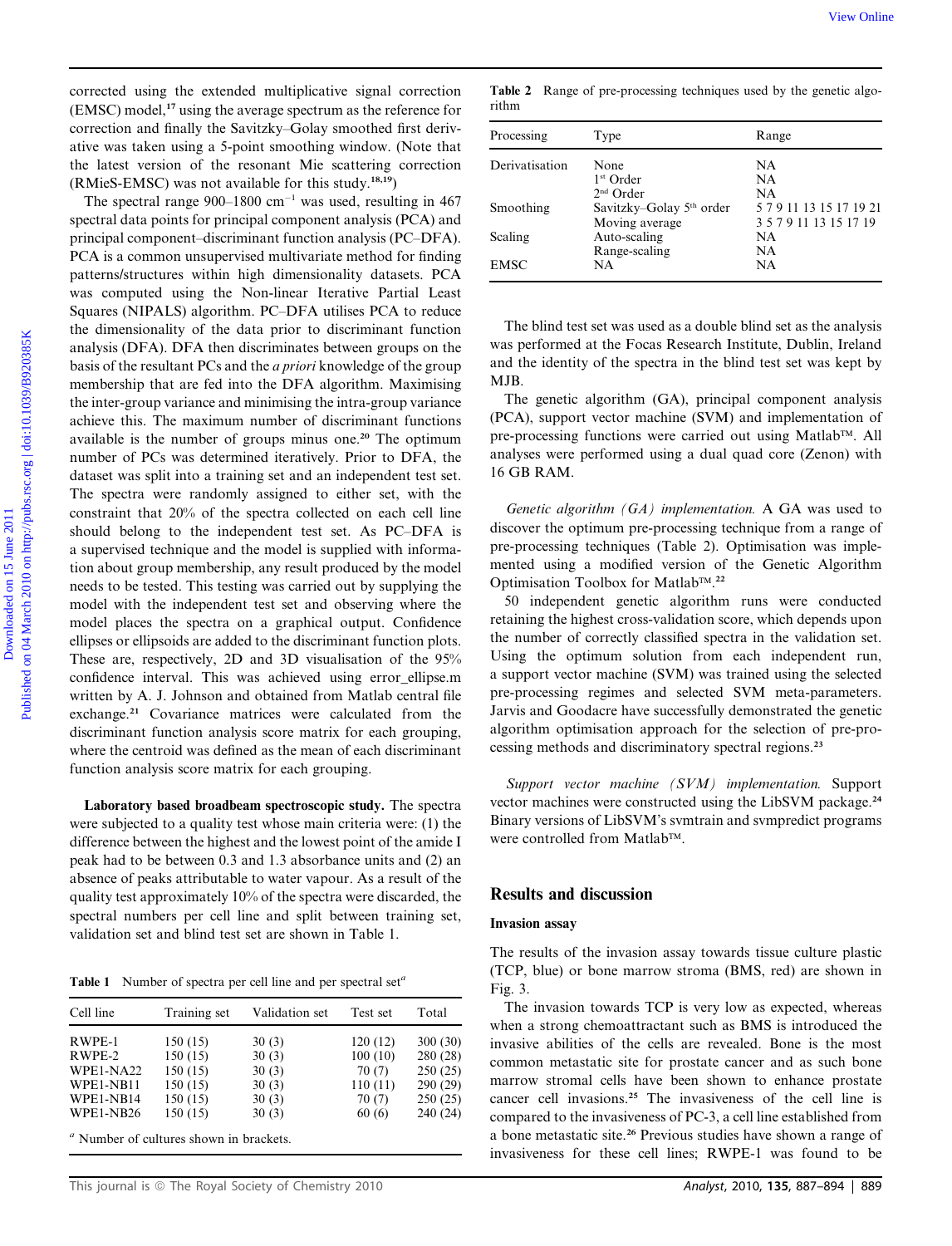

Fig. 3 Graph showing the propensity of the different cell lines for invasion towards tissue culture plastic (TCP, blue) and bone marrow stroma (BMS, red).

non-tumourigenic/invasive whilst WPE1-NA22, WPE1-NB14, RWPE-2, WPE1-NB11 and WPE1-NB26 displayed increasing tumourigenic and invasive characteristics. The results of our invasion assay (Fig. 3), importantly, show RWPE-1 and the slow growing/tumour forming RWPE-2 to have about equal invasiveness capacity towards BMS and the WPE1 cell lines follow the general increase as reported in the literature, however, the error bars of the WPE1-NB11 and WPE1-NB26 cell lines do overlap significantly.

# Laboratory based and synchrotron based microspectroscopic study

Laboratory based microspectroscopic study. The laboratory based microspectrometer was used to acquire spectra from fields of views containing tens of cells, and thus the spectra represent an average of those cells. The multiple cell diagnostic model was constructed using 672 spectra. The number of spectra per cell line for the training and independent test set is shown in Table 3.

The PCA score plot is shown in Fig. 4. Utilising the first two principal components (PCs) yielded the best separation of the cell lines, PC1 accounted for 56% and PC2 21% of the variance. Explaining 8% of the variance, PC3 did not provide any better separation.

Spectra from the RWPE-1 cell line (yellow circles) formed the most discernible cluster. PC1 generally separates the nontumourigenic RWPE-1 and low invasiveness cell line WPE1- NA22 from the slow tumour forming RWPE-2 and the more

Table 3 Distribution of acquired multiple cell spectra per cell line for the laboratory based microspectroscopic study

| Cell line        | Number<br>of samples | Total number<br>of spectra | Spectra in<br>training set | Spectra in<br>test set |
|------------------|----------------------|----------------------------|----------------------------|------------------------|
| RWPE-1           | 27                   | 133                        | 106                        | 27                     |
| RWPE-2           | 29                   | 148                        | 118                        | 30                     |
| WPE1-NA22        | 25                   | 125                        | 100                        | 25                     |
| WPE1-MB11        | 29                   | 145                        | 116                        | 29                     |
| <b>WPE1-NB26</b> | 24                   | 121                        | 97                         | 24                     |
| Total            | 134                  | 672                        | 537                        | 135                    |



Fig. 4 PCA score plot of the whole dataset (PC1 vs. PC2). A different coloured circle as per the legend of the figure represents each spectrum of the cell lines.

invasive cell lines (WPE1-NB11 and WPE1-NB26), whereas PC2 generally separates RWPE from WPE cell lines. Observing both PC1 and PC2 together, three distinct groupings can be seen: (1) RWPE-1, (2) RWPE-2 and WPE1-NA22 and (3) WPE1-NA11 and WPE1-NB26. However, as the clusters are not wholly clear, a supervised method of multivariate analysis, such as PC–DFA, will be used to illuminate difference between the cell lines.

Fig. 5(A) shows the discriminant function plot of DF1 vs. DF2 for the multiple cell spectral model based upon the training set (coloured filled circles) and independent test set (coloured empty squares), as per the figure legend, with a 95% confidence limit drawn and Fig. 5(B) shows the discriminant function plot of DF1 vs. DF3 with the 95% confidence limit drawn. The discrimination in the plots shows different separations based upon different characteristics with Fig. 5(A) showing discrimination along DF1 based upon genetic (RWPE) versus genetic plus chemical (WPE1) transformation and DF2 has separated two different types of genetic transformation, HPV-18 for RWPE-1 compared with HPV-18 plus Ki-Ras for RWPE-2. Fig. 5(B) shows the same separation along DF1 however DF3 is separating WPE1-NA22 from WPE1-NB11 and WPE1-NB26. However, it is not clear if this separation is based upon invasiveness or the difference in amount of MNU used to achieve the chemical transformation.

As 3 discriminant functions have been used it was relevant to use a pseudo-3D discriminant function plot. Fig. 6(A) shows a 3D discriminant function plot of DF1 vs. DF2 vs. DF3 based upon the training set data (coloured filled circles) and independent test set (coloured empty squares), as per the figure legend.

To assess the quality of discrimination the measures of sensitivity and specificity are used. Sensitivity measures the ability of the model to correctly classify whereas specificity measures the ability of the model to not misdiagnose. The sensitivities and specificities for the multiple cell spectral model based upon the pseudo-3D discriminant function plot are shown in Table 4.

The sensitivities and specificities (Table 4) and the pseudo-3D discriminant function plot (Fig. 6) reveal that all the false positives for WPE1-NB11 were from WPE1-NB26 spectra and all the false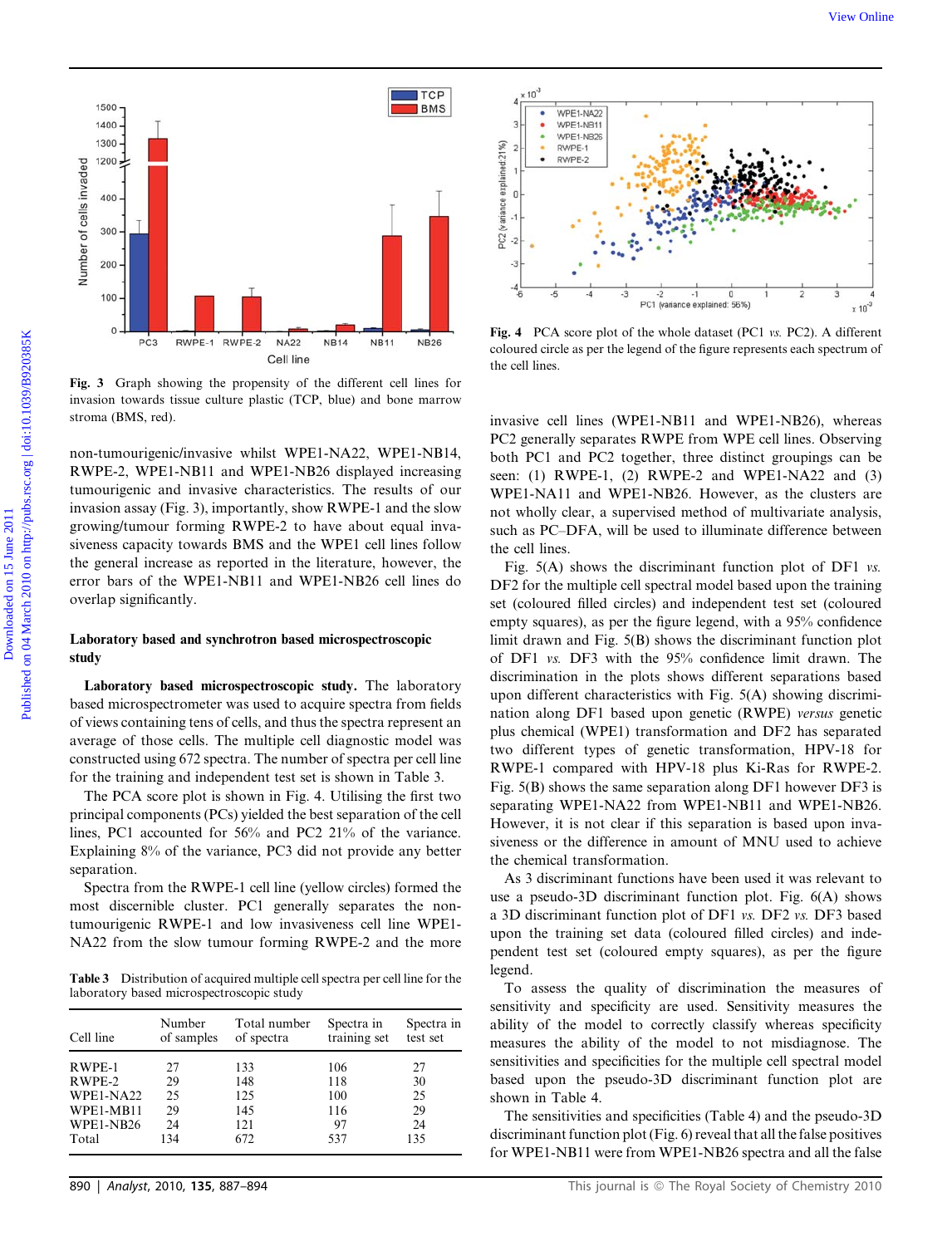

Fig. 5 Discriminant function plots showing (A) DF1 vs. DF2 and (B) DF1 vs. DF3 for the multiple cell spectral model based upon the training set (coloured filled circles) and independent test set (coloured empty squares), as per the figure legend, with a 95% confidence ellipse drawn.



Fig. 6 (A) Pseudo-3D discriminant function plot of DF1 vs. DF2 vs. DF3 based upon the training set (coloured filled circles) and independent test set (coloured empty squares) and (B) pseudo-3D discriminant function plot with 95% confidence ellipsoids.

positives for WPE1-NB26 were from the WPE1-NB11 spectra. Due to this, a new group comprising of cells from both cell lines was tested for sensitivity and specificity. Invasion assay results (Fig. 3) show that WPE1-NB26 and WPE-NB11 are very close in their invasiveness. The pseudo-3D model is able to discriminate

4 groups of cell lines RWPE-1, RWPE-2, WPE1-NA22 and WPE1-NB(11 and 26), to a high degree of accuracy, with the average sensitivity and specificity of 94% and 99.8% respectively. The specificity was exceptional in illuminating the robustness of the discrimination. Test spectra which did not fall within the confidence ellipsoid did not fall into the wrong ellipsoid.

Discriminant function 1 separated the RWPE cell lines from the WPE1 cell lines whilst discriminant functions 2 and 3 provide separation within these two groups (Fig. 5 and 6). The model is able to adequately differentiate cell lines from the RWPE and WPE families. Clusters corresponding to the chemically modified cell lines lay close to each other and the more aggressive clusters (WPE1-NB11 and WPE1-NB26) clustered together. WPE1- NA22 cells were derived from cells exposed to MNU at a concentration of 50  $\mu$ g l<sup>-1</sup> whereas WPE1-NB11 and WPE1-NB26 originated from the same batch of cells exposed to MNU at 100  $\mu$ g l<sup>-1</sup> and were separated from each other only after successive steps of growth in culture and injection into immunodeficient mice.<sup>7</sup> Although, cell lines are separated, there is no systematic order of separation according to level of invasiveness and thus it appears to be primarily dependent on the method of transformation rather than the difference in invasiveness which raises questions on the usefulness of cell lines in modelling cancer. Erukhimovitch et al.<sup>27</sup> have previously questioned the use of cell lines to model non-malignant cells in their study on human and mouse cell lines, cancer cells and primary cells. This study suggests that cell lines should all be considered as premalignant cells due to the immortal character achieved by the transformation. Our study takes this further by suggesting that biochemical changes induced by different transformation methods are primarily responsible for the discrimination of the RWPE family of cell lines and it is not possible, as was the research aim, to model biochemical changes associated with

Table 4 Sensitivities and specificities for the multiple cell spectral model based upon the pseudo-3D discriminant function plot

| Cell line         | True positives | False negatives | Sensitivity $(\%)$ | True negatives | False positives | Specificity $(\%)$ |
|-------------------|----------------|-----------------|--------------------|----------------|-----------------|--------------------|
| RWPE-1            |                |                 | 85.2               | 108            |                 | 100.0              |
| RWPE-2            | 29             |                 | 96.7               | 105            |                 | 100.0              |
| WPE1-NA22         | 25             |                 | 100.0              | 109            |                 | 99.1               |
| WPE1-NB11         |                |                 | 93.1               | 87             | 19              | 82.1               |
| WPE1-NB26         | 22             |                 | 91.7               | 86             | 25              | 77.5               |
| $WPE1(NB11 + 26)$ | 50             |                 | 94.3               | 82             |                 | 100.0              |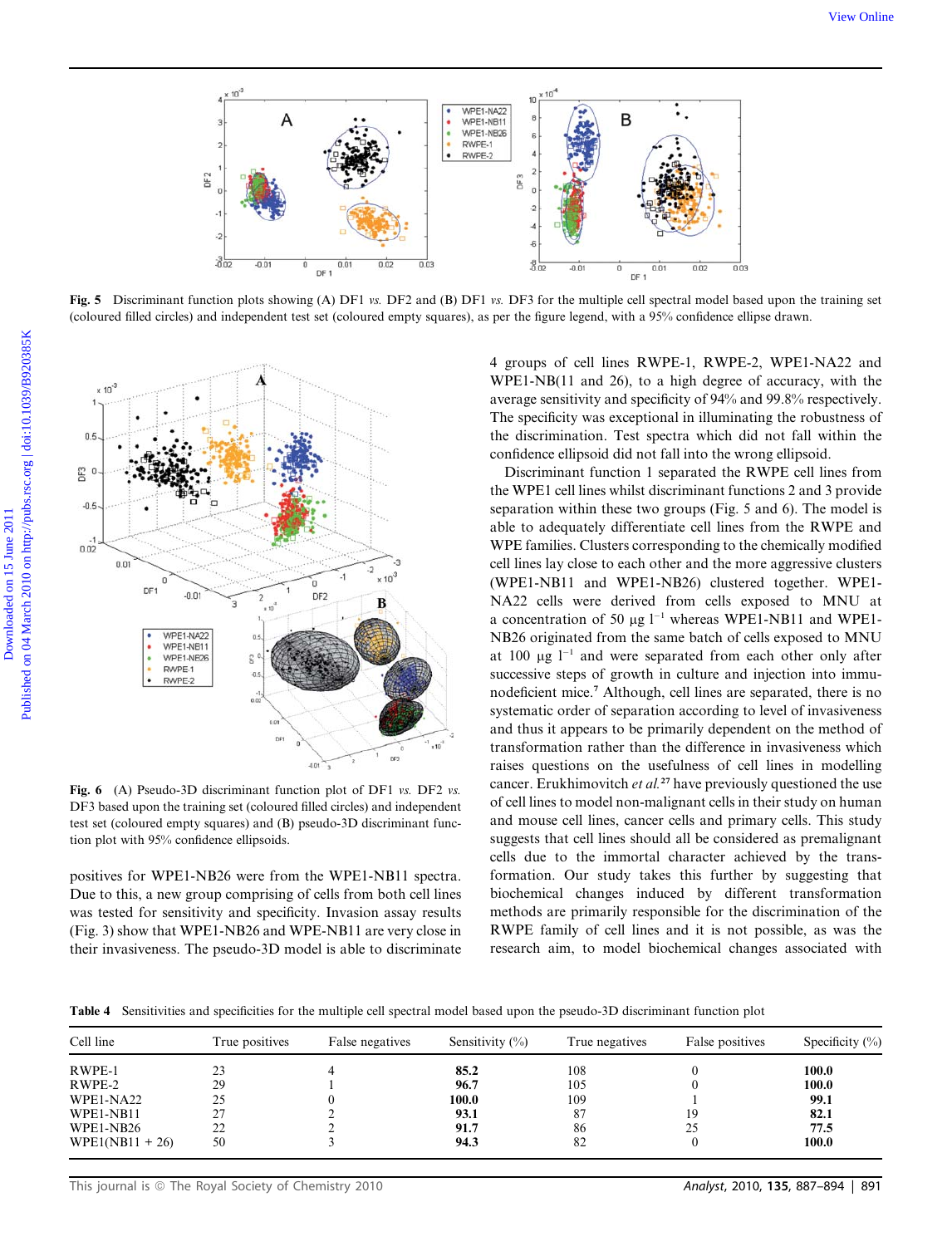invasiveness using FTIR spectroscopy in prostate cancer using these cell lines.

A study by Romeo  $et$   $al$ <sup>1</sup> on human oral mucosa cells and canine cervical cells resulted in the different cell types grouping together. This was thought to be due to the nucleus to cytoplasm ratio of the cells being more discriminatory than biochemical changes. However, a recent study<sup>28</sup> has shown that the major reason for discrimination of prostate cancer cell lines, albeit ones from different anatomical positions, by FTIR is the biochemical differences between the cell lines. Thus we can be confident that we are observing discriminatory biochemical differences between the RWPE family of cell lines but it should be stressed that these differences appear to derive from the method of transformation rather than the degree of invasiveness.

Synchrotron based microspectroscopic study. A preliminary study utilising synchrotron based FTIR microspectroscopy was performed resulting in a total of 135 spectra. Each spectrum represents the interrogation of a single cell. The breakdown for each cell line is as follows: RWPE-1 19 spectra, RWPE-2 20 spectra, WPE1-NA22 29 spectra, WPE1-NB11 33 spectra and WPE1-NB26 34 spectra. The aspect of the averaged IR spectrum, for the spectral range  $900-1800$  cm<sup>-1</sup>, from the whole single-cell spectral dataset was very similar to that calculated from the multiple cells (Fig. 7).

To assess the preliminary data collected on single cells a PC– DFA analysis was performed. However, in this analysis instead of splitting the data into a training set and independent test set 10 separate analyses were performed with 7 randomly chosen spectra from each cell line in the training set and the remaining spectra in the independent test set each time. Fig. 8(A) shows a pseudo-3D discriminant function plot of DF1 vs. DF2 vs. DF3 based upon one of the ten analyses performed with the training set data (coloured filled circles) and independent test set (coloured empty squares). Fig. 8(B) shows the discriminant function plot with 95% ellipsoids drawn.

Spectra from the preliminary single-cell model did not cluster as well as the multiple cell spectra. Spectra from RWPE-1 and







Fig. 8 (A) Pseudo-3D discriminant function plot of DF1 vs. DF2 vs. DF3 based upon the training set (coloured filled circles) and independent test set (coloured empty squares) and (B) pseudo-3D discriminant function plot with 95% confidence ellipsoids.

RWPE-2 are clearly distinguishable from each other along discriminant function 2 and from the WPE1 cell lines along discriminant function 1, whereas the WPE1 cell lines are less distinguishable. Due to the increased variability in the spectra and the small size of the dataset, 95% confidence ellipsoids were large and overlapped. The average sensitivities and specificities for the single-cell model are shown in Table 5.

The overall average sensitivity and specificity are 67.3% and 79.8%, respectively, for this preliminary single-cell dataset. The model was able to adequately separate RWPE-1 from RWPE-2 and the RWPE cell lines from WPE1 cell lines.

The results from the preliminary single-cell spectral model are consistent with those from the multiple cell spectral model in that the same 3 main clusters consisting of HPV-18 transformed RWPE-1, HPV-18 and Ki-ras transformed RWPE-2 and HPV-18 and chemically transformed WPE1 cells are isolated. However, discrimination between the WPE1 cells could not be achieved. The standard deviation observed among the single-cell spectra was larger than that observed for the multiple spectra, attesting the large variability between single cells. A study by German et al. utilising synchrotron and laboratory based

Table 5 Sensitivities and specificities for the single-cell spectral model

| Cell line        | Sensitivity $(\% )$ | Specificity $(\%)$ |
|------------------|---------------------|--------------------|
| RWPE-1           | 27.1                | 87.1               |
| RWPE-2           | 60.0                | 93.7               |
| <b>WPE1-NA22</b> | 70.6                | 78.6               |
| <b>WPE1-NB11</b> | 88.6                | 66.6               |
| WPE1-NB26        | 90.0                | 73.1               |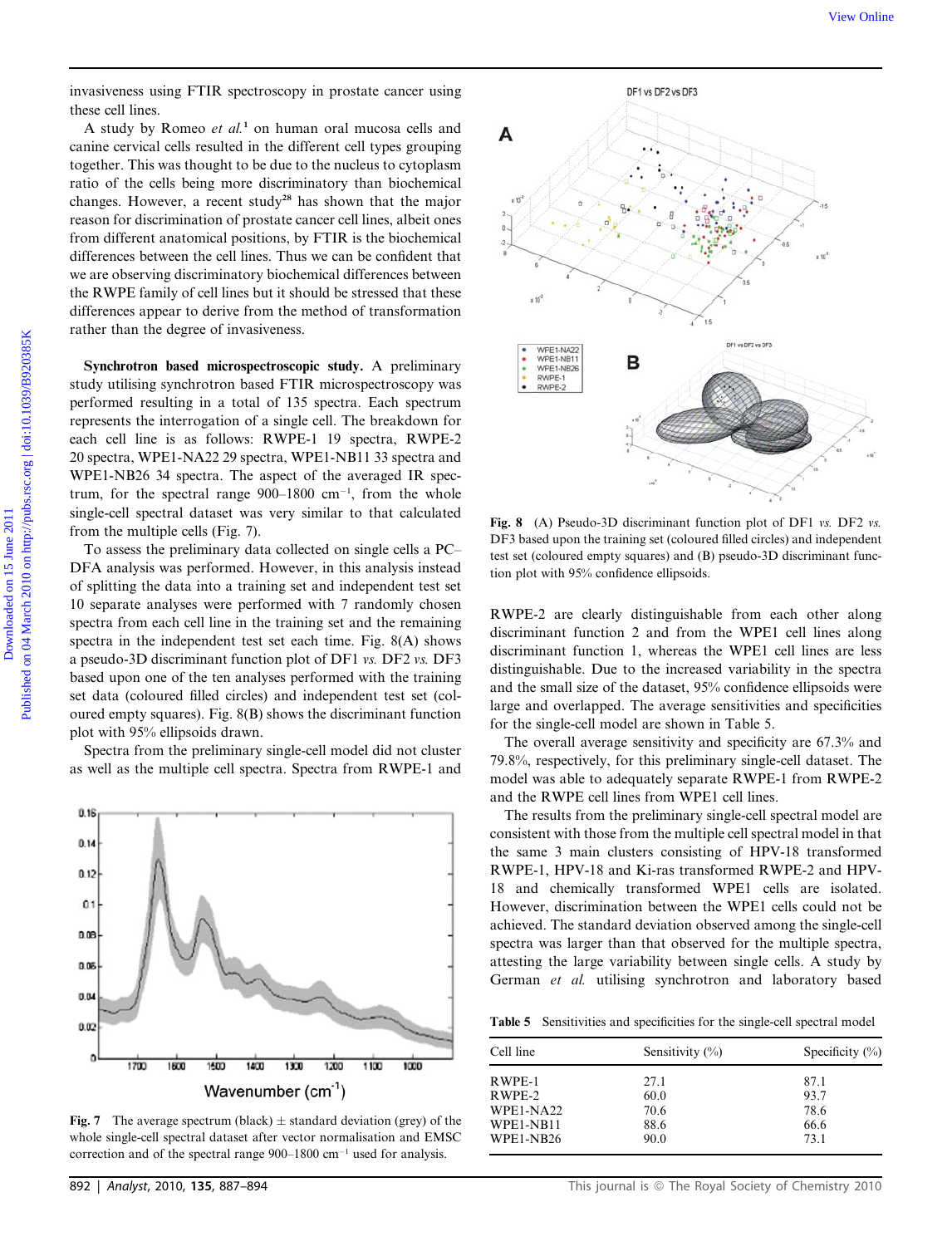| A                                                                                                                                                                                                                                                                                                                                                                                                                                              |                                                         |                                             |                                                       |                                                   |                                                  |                                             |                                                                                                                                                                                                                                                                  |                           |
|------------------------------------------------------------------------------------------------------------------------------------------------------------------------------------------------------------------------------------------------------------------------------------------------------------------------------------------------------------------------------------------------------------------------------------------------|---------------------------------------------------------|---------------------------------------------|-------------------------------------------------------|---------------------------------------------------|--------------------------------------------------|---------------------------------------------|------------------------------------------------------------------------------------------------------------------------------------------------------------------------------------------------------------------------------------------------------------------|---------------------------|
| Derivatisation                                                                                                                                                                                                                                                                                                                                                                                                                                 | <b>EMSC</b>                                             | Filter type                                 | Window                                                | Normalisation                                     |                                                  | Scaling                                     | SVM penalty $(C)$                                                                                                                                                                                                                                                | RBF gamma                 |
| $1st$ order                                                                                                                                                                                                                                                                                                                                                                                                                                    | None                                                    | MA                                          | 9                                                     | None                                              |                                                  | Auto                                        | 9.6017                                                                                                                                                                                                                                                           | 9.6626                    |
| B                                                                                                                                                                                                                                                                                                                                                                                                                                              |                                                         |                                             |                                                       |                                                   |                                                  |                                             |                                                                                                                                                                                                                                                                  |                           |
|                                                                                                                                                                                                                                                                                                                                                                                                                                                | IR assignment                                           | RWPE-1                                      | RWPE-2                                                | WPE-NA22                                          | WPE-NB11                                         | WPE-NB14                                    | WPE-NB26                                                                                                                                                                                                                                                         | Sensitivity $(R)$         |
| Actual Cell Line                                                                                                                                                                                                                                                                                                                                                                                                                               | RWPE-1<br>RWPE-2<br>WPE-NA22                            | 108<br>$\theta$<br>0                        | 1<br>100<br>$\mathbf{0}$                              | 10<br>$\mathbf{0}$<br>69                          | $\mathbf{0}$<br>$\mathbf{0}$<br>$\theta$         | 1<br>$\theta$<br>$\theta$                   | $\boldsymbol{0}$<br>$\mathbf{0}$<br>1                                                                                                                                                                                                                            | 90.00<br>100.00<br>98.57  |
|                                                                                                                                                                                                                                                                                                                                                                                                                                                | WPE-NB11<br>WPE-NB14<br>WPE-NB26<br>Specificity $(S)$   | 0<br>$\mathbf{0}$<br>$\mathbf{0}$<br>100.00 | $\mathbf{0}$<br>$\mathbf{0}$<br>$\mathbf{0}$<br>99.70 | $\mathbf{0}$<br>$\mathbf{0}$<br>$\theta$<br>97.83 | <b>110</b><br>$\mathbf{0}$<br>$\theta$<br>100.00 | $\boldsymbol{0}$<br>67<br>$\Omega$<br>99.78 | $\bf{0}$<br>3<br>60<br>99.15                                                                                                                                                                                                                                     | 100.00<br>95.71<br>100.00 |
|                                                                                                                                                                                                                                                                                                                                                                                                                                                |                                                         |                                             |                                                       |                                                   |                                                  |                                             |                                                                                                                                                                                                                                                                  |                           |
|                                                                                                                                                                                                                                                                                                                                                                                                                                                |                                                         |                                             |                                                       |                                                   |                                                  | a confusion matrix (Table 6(B)).            | SVM prediction of blind set classification is assessed via<br>The genetic algorithm fed SVM is able to discriminate the                                                                                                                                          |                           |
| infrared radiation has shown that both techniques highlight<br>similar spectral characteristic despite the increased intra-vari-<br>ability observed with synchrotron FTIR microspectroscopy. <sup>29</sup><br>Importantly this preliminary study on single cells has concurred<br>with the multiple cell spectral study, which was performed on<br>a different instrument with a different experimental protocol and<br>on a different scale. |                                                         |                                             |                                                       |                                                   |                                                  |                                             | RWPE family of cell lines to an average overall sensitivity and<br>specificity of 97.37% and 99.41% respectively. The main errors in<br>the model arise from RWPE-1 cells misclassified as WPE1-NA22<br>and WPE1-NB14 misclassified as WPE1-NB26. Although these |                           |
| Laboratory based broadbeam spectroscopic study                                                                                                                                                                                                                                                                                                                                                                                                 |                                                         |                                             |                                                       |                                                   |                                                  |                                             | misclassifications are small in number they are important since<br>they are to cell lines with very different degrees of invasiveness.<br>As the imagined end user of these technologies will not be                                                             |                           |
|                                                                                                                                                                                                                                                                                                                                                                                                                                                | Genetic algorithm fed support vector machine (SVM). The |                                             |                                                       |                                                   |                                                  |                                             | a spectroscopist or chemometrician and the ultimate aim is to                                                                                                                                                                                                    |                           |
| genetic algorithm identified the pre-processing conditions in                                                                                                                                                                                                                                                                                                                                                                                  |                                                         |                                             |                                                       |                                                   |                                                  |                                             | translate this research into the clinical environment it is necessary                                                                                                                                                                                            |                           |
| Table $6(A)$ from the available conditions supplied (Table 2), as<br>the optimum pre-processing conditions and SVM parameters for                                                                                                                                                                                                                                                                                                              |                                                         |                                             |                                                       |                                                   |                                                  |                                             | to generate a robust set of pre-processing functions into which<br>the pathologist can easily input spectral data and acquire a clin-                                                                                                                            |                           |

Table 6 (A) Optimum GA selected data pre-processing and SVM design parameters, and (B) confusion matrix from blind set testing of the optimum pre-processing and SVM design. The sensitivities  $(R)$  and specificities  $(S)$  are shown for each class

#### Laboratory based broadbeam spectroscopic study

Genetic algorithm fed support vector machine (SVM). The genetic algorithm identified the pre-processing conditions in Table 6(A) from the available conditions supplied (Table 2), as the optimum pre-processing conditions and SVM parameters for discriminating the RWPE cell lines from the laboratory based broadbeam spectroscopic study. SVM penalty is a measure of the misclassification of the training data and RBF gamma is the use of a radial basis function to determine the area of influence the support vector has over the data space. The output from the

As the imagined end user of these technologies will not be a spectroscopist or chemometrician and the ultimate aim is to translate this research into the clinical environment it is necessary to generate a robust set of pre-processing functions into which the pathologist can easily input spectral data and acquire a clinically relevant output. The use of genetic algorithms (GAs) to select pre-processing conditions and/or discriminatory regions of the spectrum can allow this research community to provide a standard list of options which are acceptable to be supplied to the GA and hence allow optimum separation.

![](_page_6_Figure_9.jpeg)

Fig. 9 PCA score plot of the dataset processed using the optimum GA chosen pre-processing methods (PC1 vs. PC2). A different coloured circle as per the legend of the figure represents each spectrum of the cell lines (ellipses drawn as a guide to the eye).